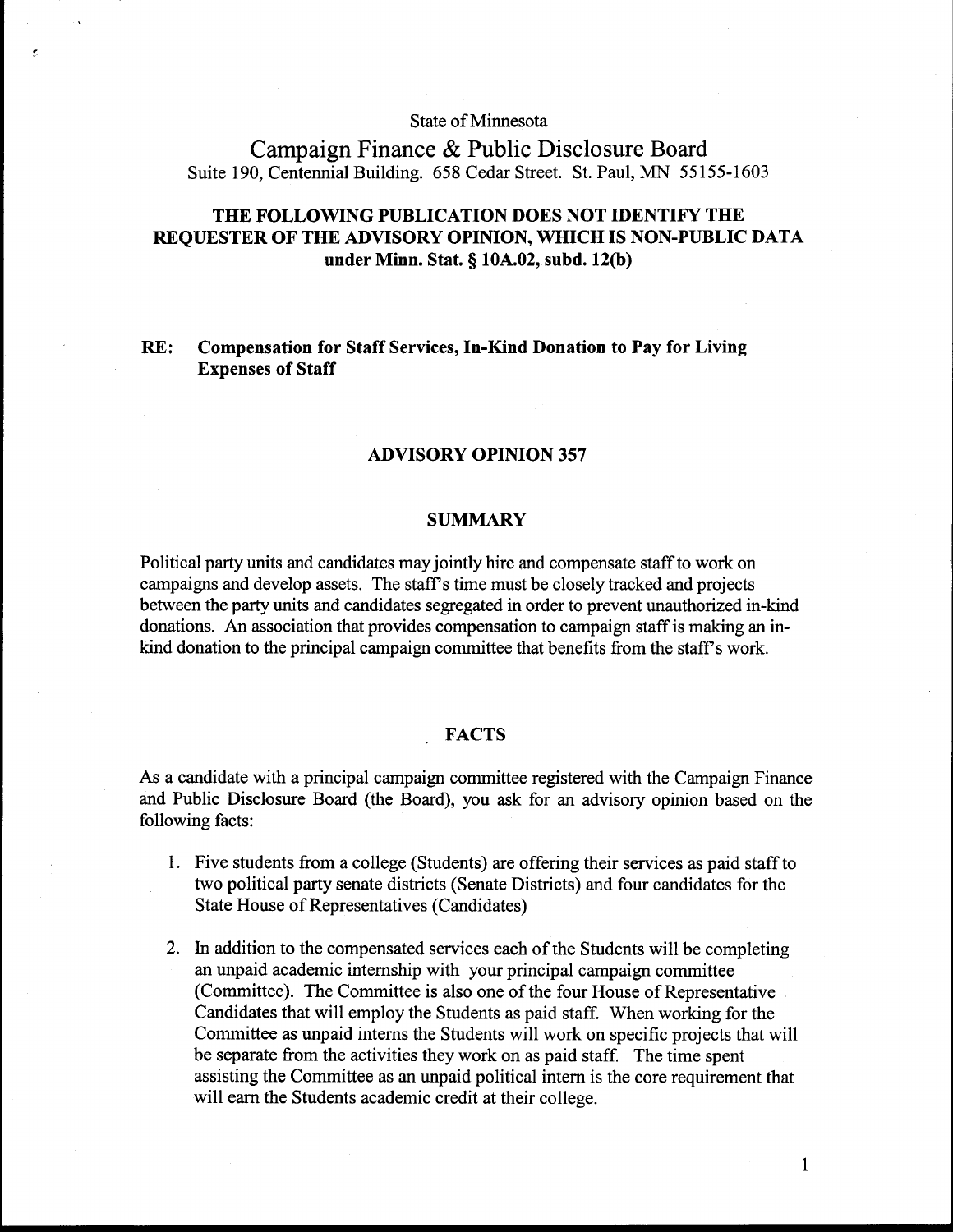- 3. The Students propose to work a collective total of 1,800 paid hours for the Senate Districts and Candidates. Services to be provided include planning and executing fundraisers, web site development, developing and updating databases, and other similar tasks to benefit the election campaigns of the Candidates, and the structural long-term assets of the Senate Districts. The rate of compensation will be \$10 per student per hour.
- 4. To compensate for the services provided by the Students each Senate District will pay \$6,000, and each Candidate will pay \$1,500. The combined \$18,000 will be deposited with the state political party (State Party). The State Party will hire the Students, and then pay the Students wages from the \$18,000 provided by the Candidates and Senate Districts. The State Party will provide administrative support by covering the Students with the State Party's workers compensation policy and deduct taxes, workers compensation and any other required amounts from the wages of the Students. The State Party will not pay the Students other than with the funds provided by the Senate Districts and Candidates.
- 5. The hours of compensated work provided by the Students will be proportional to the amount paid by each Candidate and Senate District. Each Candidate will receive 150 hours of the Students time; each Senate District will receive 600 hours of the Students time. Time provided by the students will be tracked with a predetermined schedule to ensure that each Senate District and Candidate receives the correct number of hours worked. Each Student will work no more than 20 hours per week total for the Candidates and Senate Districts.
- 6. The College the Students attend has offered to provide the Students with a  $$6,000$   $\phantom{0}$ academic internship grant. The grant is paid to the students. After deductions for FICA, Medicare, and other payroll taxes are removed the Students will receive approximately \$4,500. To receive the compensation from the grant, the Students must serve as political interns to the Committee for at least 35 hours per week per student. In total the Students will work a collective 3,500 hours as political interns. The Committee will not compensate the Students for their work as political interns. To receive academic credit for the internship the students must document their activities. The College will not direct the Students to intern for a particular campaign or political party, and interning for a specific campaign or political party is not a condition of the grant.

## **ISSUE ONE**

Do the Candidates and Senate Districts report to the Board the transfer of funds to the State Party for payment of the Students wages as an expenditure?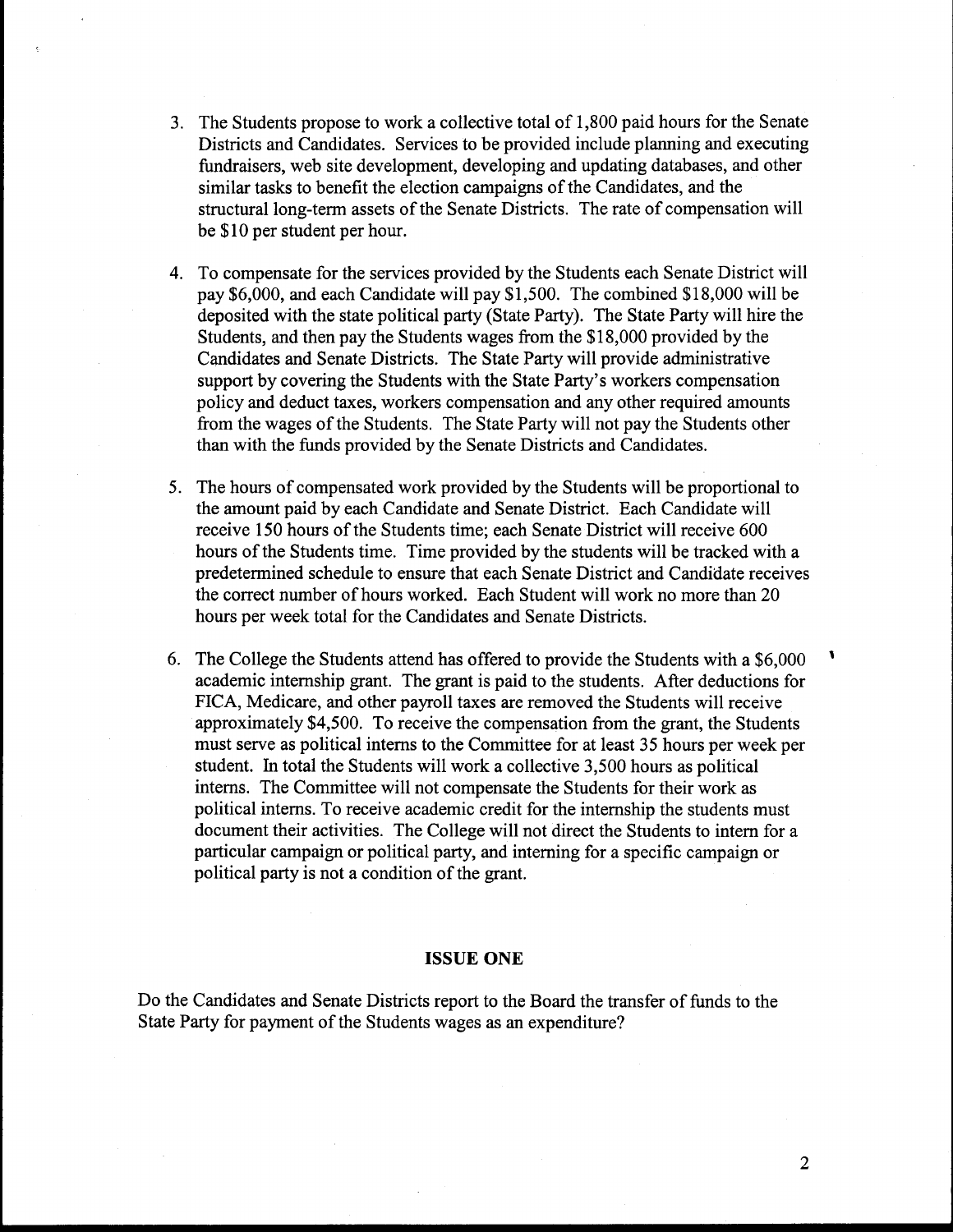## **OPINION**

Yes. The funds from the Candidate and Senate Districts are payments to the State Party for staff services. As described in the facts of this advisory opinion request the Students are employees of the State Party. The role played by the State Party is similar to that of a vendor who provides temporary employees; the payment goes to the State Party even though the Students will be doing the work. The funds paid by the Candidates and Senate Districts do not represent a contribution to the State Party.

A Candidate must report the payment to the State Party as a campaign expenditure. A Senate District will report the payment to the State Party as an expenditure. Both Senate Districts and Candidates will need to detail the purpose of the payment in sufficient detail to make clear what is being purchased from the State Party.

The State Party is providing the cost of administrative overhead when it places the Students on a worker's compensation insurance policy, calculates and withholds taxes and other deductions, and issues wages. This administrative support has a value to the Candidates and Senate Districts. As defined by the facts of this advisory opinion the administrative support will be an expenditure by the State Party for staff services that will benefit four candidates. Expenditures for staff services that benefit three or more candidates are a multicandidate political party expenditure as provided in Minn. Stat. **9** 10A.275, subd. 1, (5). Therefore, the administrative overhead cost is not considered a contribution to or an expenditure on behalf or any candidate.

The provision for multicandidate political party expenditures does not extend to political party units. As provided in Minn. Stat. §10A.01, subd. 13, a donation in kind is "anything of value". The State Party will need to determine a value for the administrative overhead. If the value of the administrative overhead is in excess of \$20 the State Party must report the cost as an in-kind donation to the Senate Districts. A donation in kind is also an in kind expenditure during the same reporting period in which the contribution is made (Minn. Stat.  $\S$ 10A.20, subd. 3, (b)). If the value of the administrative overhead reaches the threshold at which it must be disclosed, each Senate District will report the administrative overhead as a donation from the State Party and as an in kind expenditure by the Senate District.

### **ISSUE TWO**

The Students are offering to develop databases, web sites, fundraisers, and other assets for the Senate Districts. If the assets developed for the Senate Districts are used to support the Candidates will the use of the assets represent a donation in kind to the Candidates?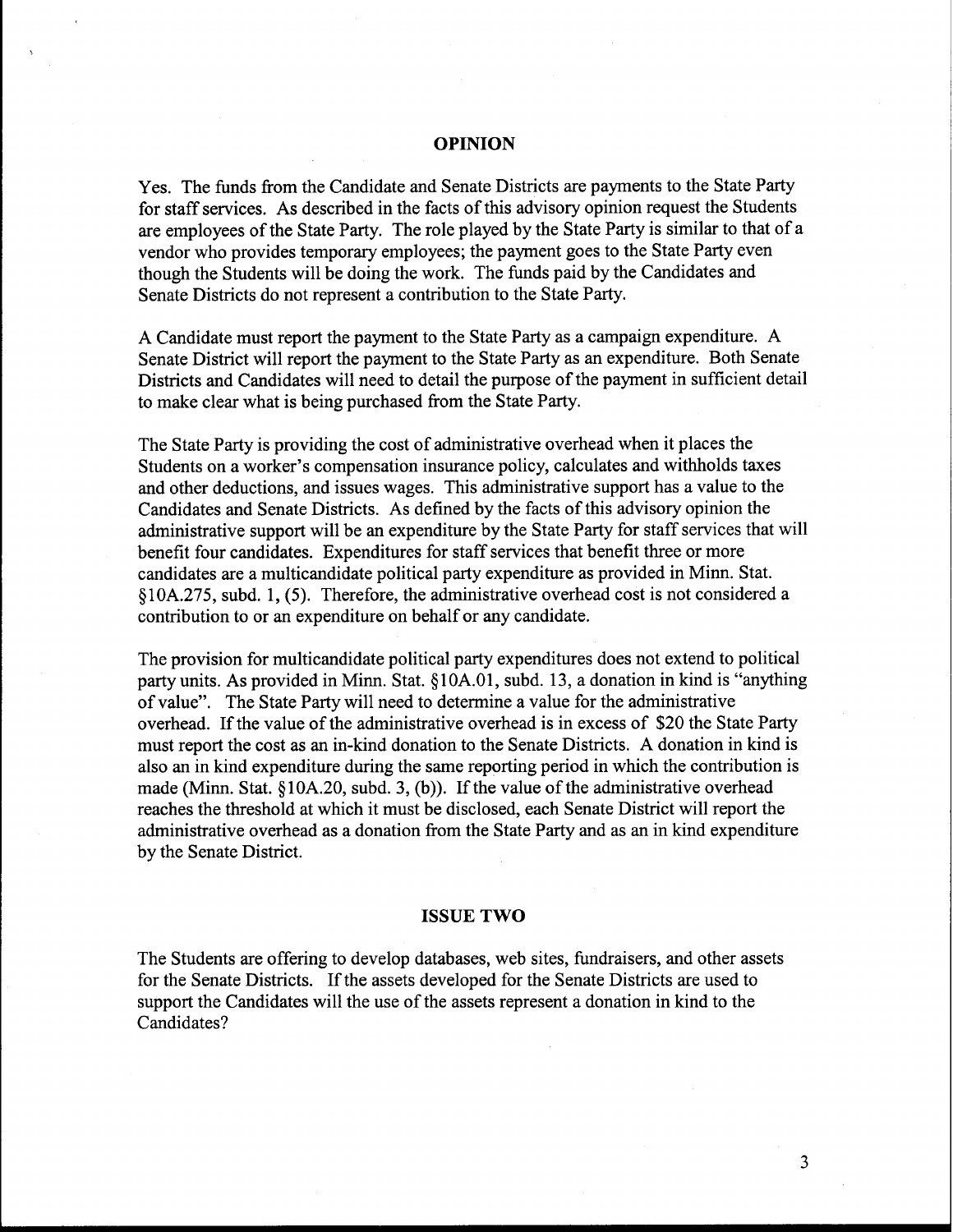### **OPINION**

Yes. As described in the facts of this opinion the wages paid to the Students by the Senate Districts are expenditures to develop assets that will belong to the Senate District. The Student's time paid for by the Candidates is for activities to benefit the Candidates. The Students will need to closely adhere to work schedules so that the Candidates and Senate Districts receive the full benefit of the work for which they provide compensation. The Senate Districts and Candidates will need to clearly define the ownership of the projects the Students will work on so that the benefit of a given item of work goes to the Senate District or Candidate that paid for that portion of the Students time used to complete the project. This will be of particular importance when the Students are switching back and forth from their duties as interns to their duties as paid staff for the Committee.

If a Senate District later uses assets developed for it by the Students to support one or more Candidates, then the fair market value of the use of the asset is an in-kind donation to the Candidate. A donation in kind from a Senate District to a Candidate applies to the Candidate's political party contribution limit, and is **an** in-kind campaign expenditure. A donation in kind is an expenditure on behalf of the candidate and if the value of the inkind donation is over \$20; the Senate District must obtain prior written authorization from the Candidate before making the expenditure (Minn. Stat. **5** 10.17, subd. 2).

## **ISSUE THREE**

Will the compensation that the Students receive from the College for serving as political interns constitute a contribution from the College to the Committee?

## **OPINION**

Yes. The Board understands that the College did not choose the candidate to whom the Students are offering their assistance. Nonetheless, the compensation is provided by the College with the condition that the Students each serve as **an** intern 35 hours a week for the Committee. By paying compensation to the Students, the College in effect gives the Student's time to work for the Committee that could otherwise be used to earn wages.

The compensation paid to the Students by the College becomes a \$6,000 in-kind donation from the College to the Committee. The contribution limit for candidates for state representative in an election year is set at \$500 by Minn. Stat. §10A.27, subd. 1, (5).

In addition, an in-kind donation of staff services is also an in-kind campaign expenditure during the same reporting period in which the donation is received (Minn. Stat.  $$10A.20$ , subd. 3 (b)). The value of the grant will count against the campaign expenditure limit of the Committee.

 $\overline{\mathbf{4}}$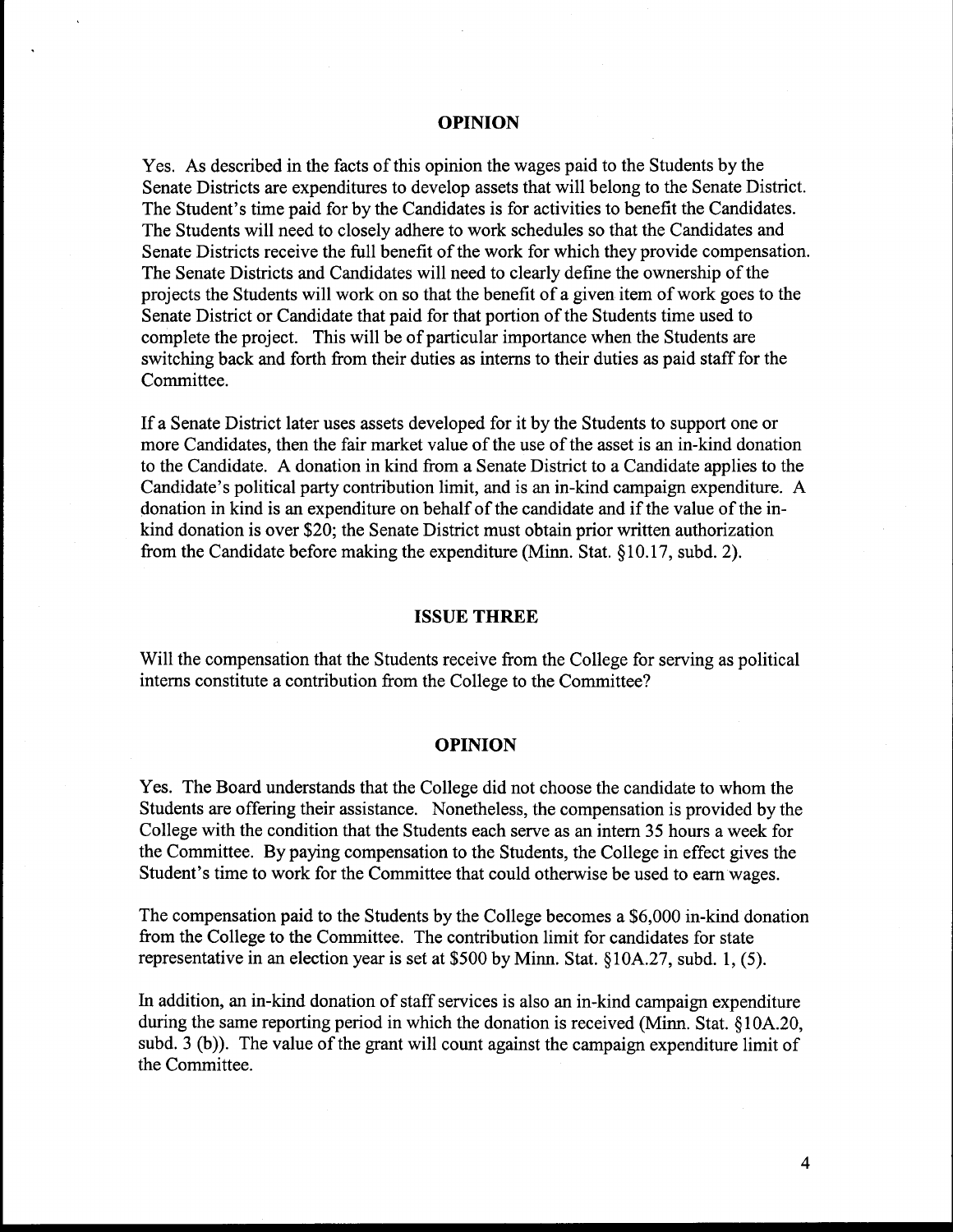Associations that are not registered under the provisions of Chapter 10A which contribute more than \$100 to a candidate, political party unit, or political committee during a calendar year must provide with the contribution a written statement that provides the same disclosure that would be reported to the Board if the association was registered (Minn. Stat. § lOA.27, subd. 13). The itemization of the written disclosure includes the receipts and expenditures of the association during the reporting period in which the contribution is made. The College may wish to consult with their legal advisor to determine if corporate contributions received by the College during the period of disclosure would violate the provisions of Minn. Stat. §211B.15.

Issued May 26,2004

Wil Fluegel, Chair

Campaign Finance and Public Disclosure Board

5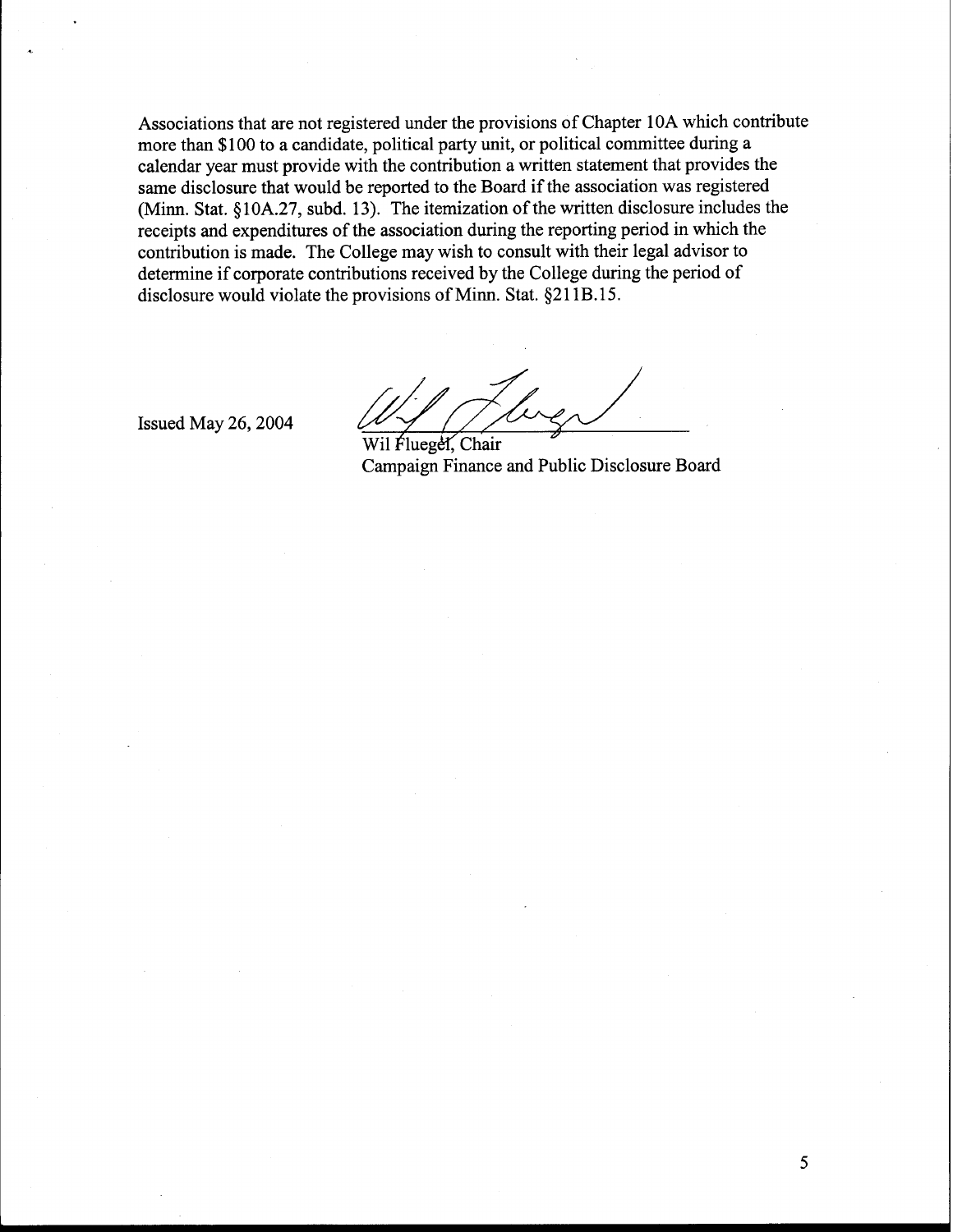## **Cited Statutes**

### **10A.O1 Definitions.**

Subd. 13. **Donation in kind.** "Donation in kind" means anything of value that is given, other than money or negotiable instruments. An approved expenditure is a donation in kind.

## **1 0A.17 Expenditures.**

Subd. 2. **Written authorization.** An individual or association may not make an approved expenditure of more than \$20 without receiving written authorization from the treasurer of the principal campaign committee of the candidate who approved the expenditure stating the amount that may be spent and the purpose of the expenditure.

## **10A.20 Campaign reports.**

## Subd. **3. Contents of report.**

(b) The report must disclose the name, address, and employer, or occupation if selfemployed, of each individual or association that has made one or more contributions to the reporting entity, including the purchase of tickets for a fund-raising effort, that in aggregate within the year exceed \$1 00 for legislative or statewide candidates or ballot questions, together with the amount and date of each contribution, and the aggregate amount of contributions within the year from each source so disclosed. A donation in kind must be disclosed at its fair market value. **An** approved expenditure must be listed as a donation in kind. A donation in kind is considered consumed in the reporting period in which it is received. The names of contributors must be listed in alphabetical order. Contributions from the same contributor must be listed under the same name. When a contribution received from a contributor in a reporting period is added to previously reported unitemized contributions from the same contributor and the aggregate exceeds the disclosure threshold of this paragraph, the name, address, and employer, or occupation if self-employed, of the contributor must then be listed on the report.

## **10A.275 Multicandidate political party expenditures.**

Subdivision 1. **Exceptions.** Notwithstanding other provisions of this chapter, the following expenditures by a party unit, or two or more party units acting together, with at least one party unit being either: the state committee or the party organization within a congressional district, county, or legislative district, are not considered contributions to or expenditures on behalf of a candidate for the purposes of section 10A.25 or 10A.27 and must not be allocated to candidates under section  $10A.20$ , subd. 3, paragraph (g):

6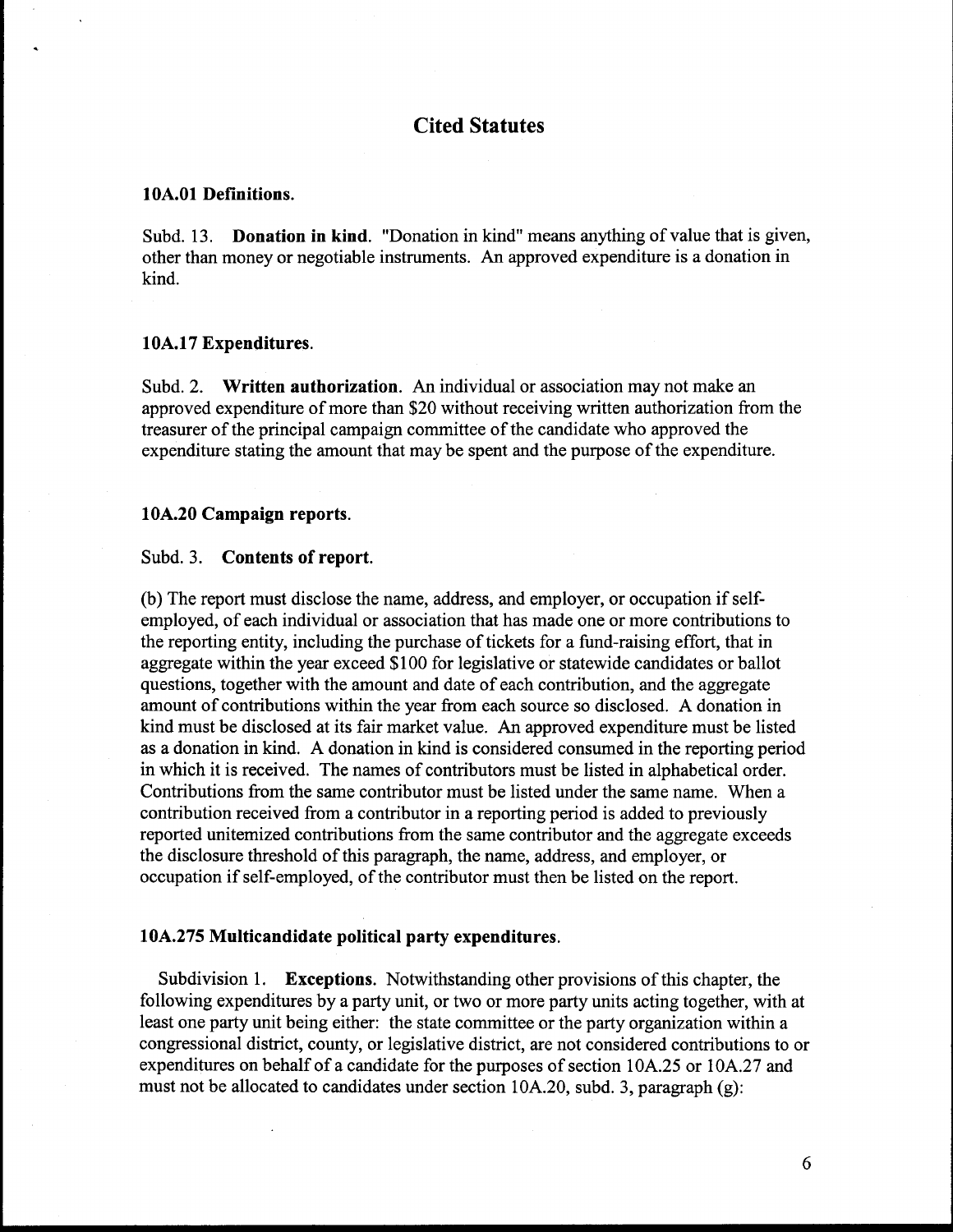(1) expenditures on behalf of candidates of that party generally without referring to any of them specifically in a published, posted, or broadcast advertisement;

(2) expenditures for the preparation, display, mailing, or other distribution of an official party sample ballot listing the names of three or more individuals whose names are to appear on the ballot;

(3) expenditures for a telephone conversation including the names of three or more individuals whose names are to appear on the ballot;

(4) expenditures for a political party fund-raising effort on behalf of three or more candidates; or

(5) expenditures for party committee staff services that benefit three or more candidates.

## **10A.27** Contribution limits.

## Subdivision 1. Contribution limits.

Except as provided in subdivision 2, a candidate must not pennit the candidate's principal campaign committee to accept aggregate contributions made or delivered by any individual, political committee, or political fund in excess of the following:

- (1) to candidates for governor and lieutenant governor running together, \$2,000 in an election year for the office sought and \$500 in other years;
- (2) to a candidate for attorney general, \$1,000 in an election year for the office sought and \$200 in other years;
- (3) to a candidate for the office of secretary of state or state auditor, \$500 in an election year for the office sought and \$100 in other years;
- (4) to a candidate for state senator, \$500 in an election year for the office sought and \$100 in other years; and
- (5) to a candidate for state representative, \$500 in an election year for the office sought and \$100 in the other year.

Subd. 13. Unregistered association limit; statement; penalty. (a) The treasurer of a political committee, political fund, principal campaign committee, or party unit must not accept a contribution of more than \$100 from an association not registered under this chapter unless the contribution is accompanied by a written statement that meets the disclosure and reporting period requirements imposed by section 10A.20. This statement must be certified **as** true and correct by an officer of the contributing association. The committee, fund, or party unit that accepts the contribution must include a copy of the statement with the report that discloses the contribution to the board. This subdivision